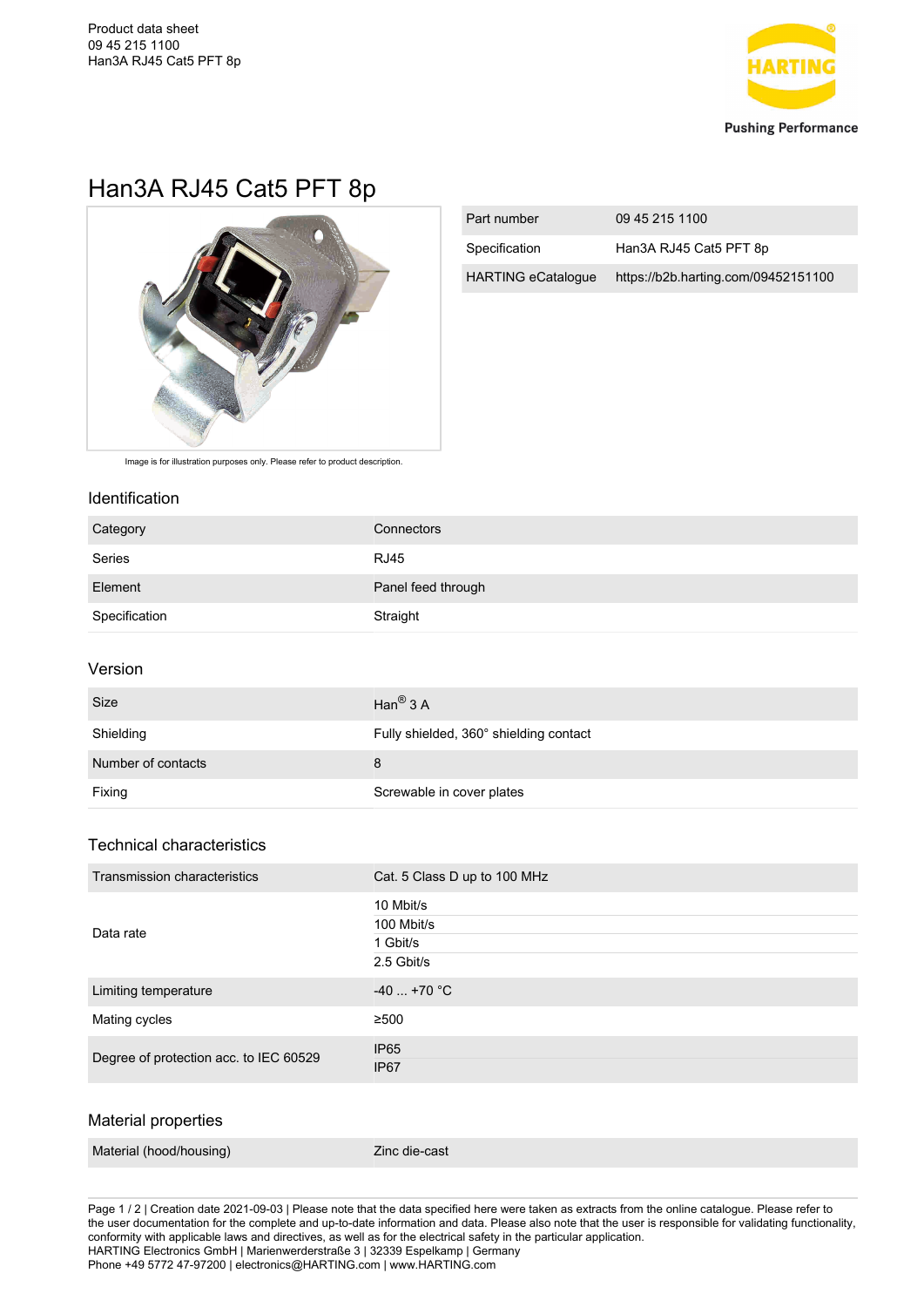Product data sheet 09 45 215 1100 Han3A RJ45 Cat5 PFT 8p



#### Material properties

| Surface (hood/housing)               | Powder-coated                                                                                                                                                                                                                                                                                                                                     |
|--------------------------------------|---------------------------------------------------------------------------------------------------------------------------------------------------------------------------------------------------------------------------------------------------------------------------------------------------------------------------------------------------|
| Colour (hood/housing)                | Grey                                                                                                                                                                                                                                                                                                                                              |
| <b>RoHS</b>                          | compliant with exemption                                                                                                                                                                                                                                                                                                                          |
| RoHS exemptions                      | 6(a) / 6(a)-I: Lead as an alloying element in steel for machining purposes and<br>in galvanised steel containing up to 0,35 % lead by weight / Lead as an alloying<br>element in steel for machining purposes containing up to 0,35 % lead by weight<br>and in batch hot dip galvanised steel components containing up to 0,2 % lead by<br>weight |
| <b>ELV</b> status                    | compliant with exemption                                                                                                                                                                                                                                                                                                                          |
| China RoHS                           | 50                                                                                                                                                                                                                                                                                                                                                |
| <b>REACH Annex XVII substances</b>   | No                                                                                                                                                                                                                                                                                                                                                |
| <b>REACH ANNEX XIV substances</b>    | <b>No</b>                                                                                                                                                                                                                                                                                                                                         |
| <b>REACH SVHC substances</b>         | Yes                                                                                                                                                                                                                                                                                                                                               |
| <b>REACH SVHC substances</b>         | Lead                                                                                                                                                                                                                                                                                                                                              |
| California Proposition 65 substances | Yes                                                                                                                                                                                                                                                                                                                                               |
| California Proposition 65 substances | <b>Nickel</b><br>Lead<br>Antimony trioxide<br>Naphthalene                                                                                                                                                                                                                                                                                         |
| Specifications and approvals         |                                                                                                                                                                                                                                                                                                                                                   |
| Approvals                            | <b>DNV GL</b>                                                                                                                                                                                                                                                                                                                                     |
| UL / CSA                             | UL 1977 ECBT2.E102079<br>CSA-C22.2 No. 182.3 ECBT8.E102079                                                                                                                                                                                                                                                                                        |

### Commercial data

PROFINET WEST TEST THE RESERVE THAT IS NOT THE RESERVE THAT IS NOT THE RESERVE THAT IS NOT THE RESERVE THAT IS NOT THE RESERVE THAT IS NOT THE RESERVE THAT IS NOT THE RESERVE THAT IS NOT THE RESERVE THAT IS NOT THE RESERVE

| Packaging size                 |                                       |
|--------------------------------|---------------------------------------|
| Net weight                     | 51.75 g                               |
| Country of origin              | Romania                               |
| European customs tariff number | 85366990                              |
| eCl@ss                         | 27440101 Rectangular connectors (set) |

Page 2 / 2 | Creation date 2021-09-03 | Please note that the data specified here were taken as extracts from the online catalogue. Please refer to the user documentation for the complete and up-to-date information and data. Please also note that the user is responsible for validating functionality, conformity with applicable laws and directives, as well as for the electrical safety in the particular application. HARTING Electronics GmbH | Marienwerderstraße 3 | 32339 Espelkamp | Germany Phone +49 5772 47-97200 | electronics@HARTING.com | www.HARTING.com